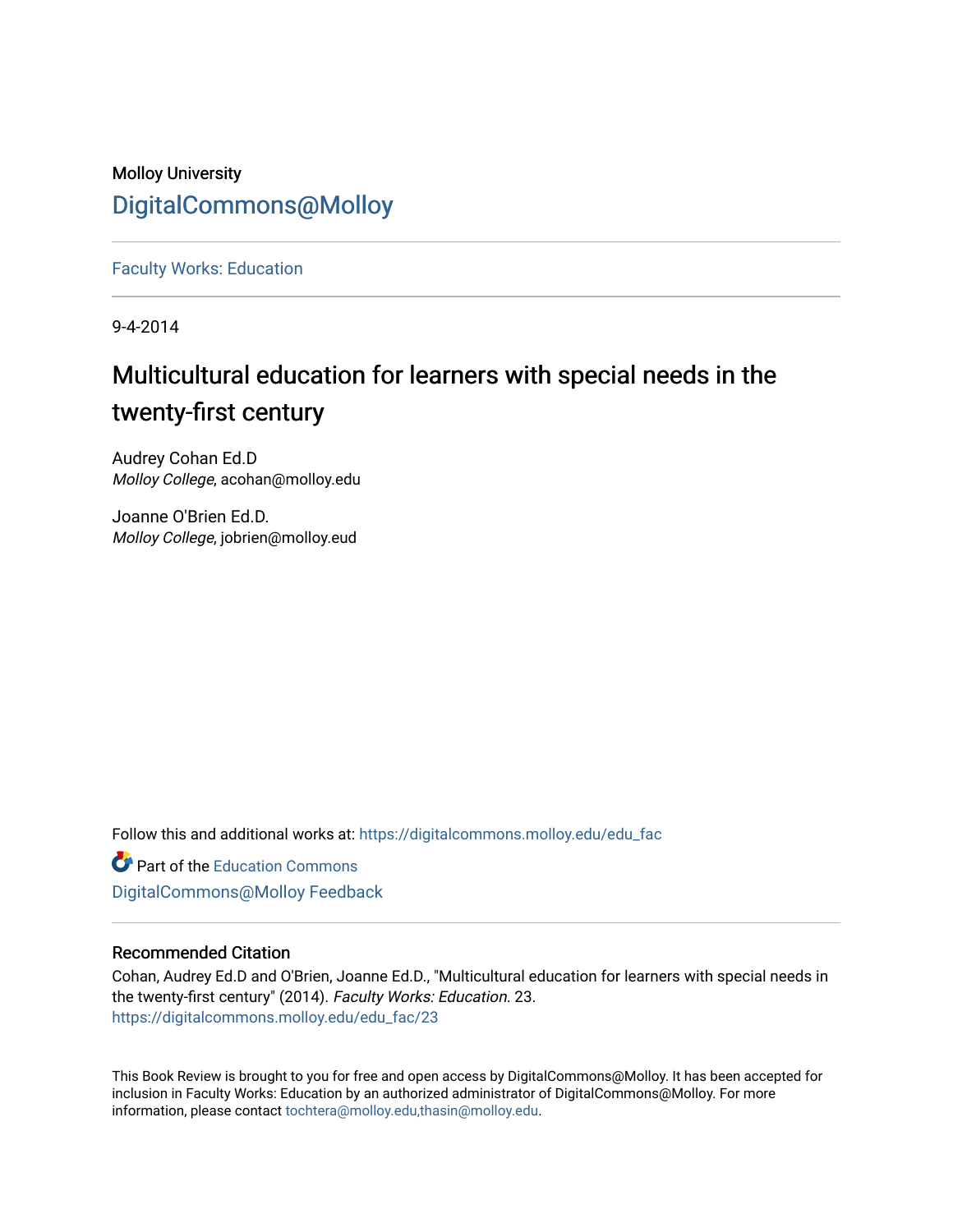Multicultural Education for Learners with Special Needs in the Twenty-First Century

Reviewed by Audrey Cohan & Joanne O'Brien Title: Multicultural Education for Learners with Special Needs in the Twenty-First Century Author(s): Festus E. Obiakor & Anthony F. Rotatori (Eds) Publisher: Information Age Publishing, Charlotte ISBN: 1623965802, Pages: 208, Year: 2014

As with much of Festus E. Obiakor and Anthony F. Rotatori's work, the authors are champions for effective, sustained, and comprehensive multicultural education. In this edited book*, Multicultural Education for Learners with Special Needs in the Twenty–First Century*, students with special needs are the focus of the in-depth chapters supported by compelling scholarship. Through their superior chapter selection, the authors did not shy away from the controversial arguments that have plagued special education programs throughout the country, including: disproportionality, assessment, broad government initiatives, or the stigma often associated with special education. At the same time, they highlight the common obstacles that have kept educators from truly meeting the needs of the diverse, struggling or impaired learner misidentification and misinstruction as well as three other "misses" that our society seems to be taking in regard to this growing population. This book represents a merging of multicultural ideas and frameworks while successfully keeping in mind culturally and linguistically diverse students with special needs.

The succession of the chapters makes sense if you are reading straight through the book, although many readers will select specific topics that they are interested in. This edited book is not for the beginning educator, but rather aligned with the perspectives of experienced teachers and administrators who find themselves challenged by "roadblocks" (p. ix) that never seem to adjust whether the students are enrolled in large urban districts or smaller public school systems. Regardless of the author of the chapter, or the lens through which they examine the complex topics, clear writing and practical strategies are the hallmark of this edited volume.

Chapter One sets the tone for the edited book as it is written by Festus E. Obiakor and Satasha L. Green, offering the rationale for the entire volume and defining multicultural education as "a movement that proposes to increase equity for victimized groups without limiting the opportunities of others" (p. 2) while recognizing the extraordinary contributions of Banks and other theoretical groundbreakers in this introduction. Additionally, they discuss the disproportionate representation in special education respective to culturally and linguistically diverse learners (CLD) because of a lack of understanding of cultures and linguistic differences (p. 4) while citing statistics to support their point.

The second chapter by Laurel M. Garrick Duhaney is as important as reading the rationale in Chapter One, as the author addresses numerous issues which account for disproportionate representations: limited use of culturally relevant assessments, differential appropriation of educational funding, and the lack of homeschool collaboration. To that end, ways of addressing these issues are delineated and include practical suggestions such as: providing certified, academically competent and caring teachers; fostering culturally sensitive instructional classroom environments; employing culturally responsive evidence-based behavioral practices; employing evidence based pre-referral strategies; implementing culturally response-to-intervention models; incorporating the principles of Universal Learning Design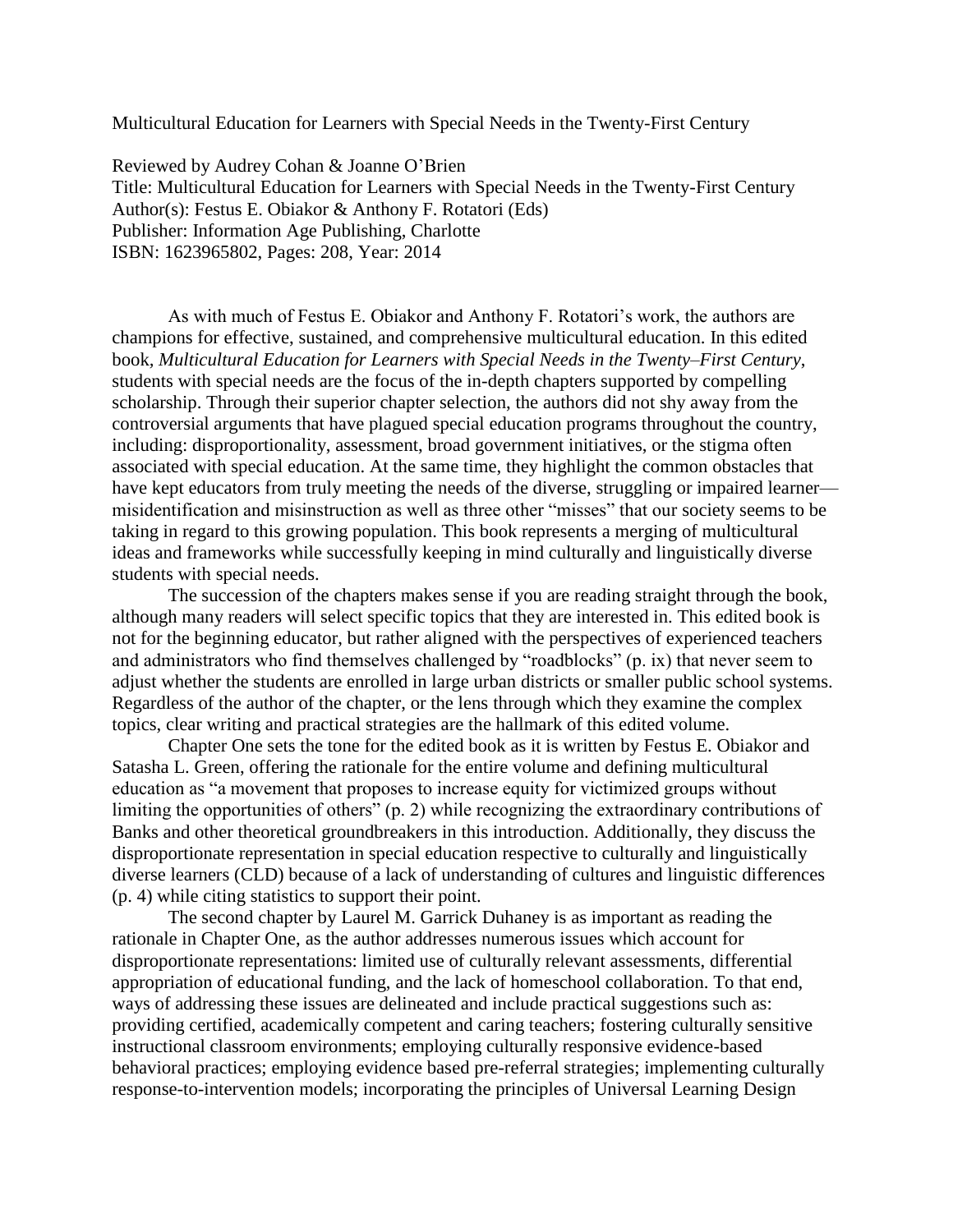(ULD); using authentic assessments; and working with families. This is a chapter not to be skipped.

Assessment is confronted in Chapter Three as Tes Mehring acknowledges that appropriate assessment for students with special needs has been a concern for several decades. The debate over authentic assessments is re-voiced in this account. Chapters Four, Five, Six, and Seven attend to the unique cultural needs of specific student groups and give insightful suggestions on how to best address learning needs. Respectively, these chapters focus on Latino/a students, African-American students, Asian-American students, and Native American learners with special education needs. Chapter Eight adds yet another high needs group to the mix by focusing on foreign born English language learners. The Culturally Sensitive Intervention model (CSM) is introduced here and this is another chapter not to be missed. The authors delineate the following as important components in meeting the needs of immigrants: valuing the self, valuing the family, valuing the school, valuing the community, and valuing the government.

It is when reading this section, that educators are reminded of the scope of the challenge in educating culturally and linguistically diverse students. This begs the question as to why CLD learners are often underachievers and then referred to special education through a system of misidentification. We are also reminded that the National Center for Culturally Responsive Educational Systems (NCCREST) "reported disproportionality by race for all disability categories within the United States" (p. 3). It is impossible to read the statistics purported throughout the book without becoming increasingly alarmed and wondering aloud how to change the paradigm to one of academic success.

The concept of leadership is represented in Chapter Nine, which was written by Floyd D. Beachum and Carlos R. McCray, "The purpose of the chapter is to advocate for culturally relevant teaching and leadership approaches and provide for practical recommendations for teachers and administrators" (p. 137). This may seem like a tall order but the chapter meets the stated goal. Additionally, the authors define culturally relevant pedagogy, teaching, and the critical characteristics that leaders and teachers need to be culturally responsive.

Chapter Ten is a stand-alone segment in which the authors discuss decisions that need to be made when using assistive technology and the use of ULD in working with multicultural students with disabilities; embedded in this part of the book were examples of readily available technologies, and as with many current and emerging technology-based articles, the suggestions were very specific. The last chapter raises the issue of why CLD children with special needs often present different behavioral patterns and asks the educator to consider the social context in which students are raised. Building on a frequently debated point, educators both general and special educators—should be cognizant of the culture and social environment of the students they teach. Similar to Chapter Three when the author asks the reader to reflect on the range of diversity in schools today, the characteristics of a culturally responsive classroom management system (CRCM) cannot be overlooked. These authors also address the idea that "caring is a foundational pillar of effective teaching and learning and the lack of it produces inequities in educational opportunities and achievement outcomes for ethnically different students"  $(p.183)$ .

The themes that unite the contemporary perspectives in multicultural education are not centrally focused on issues of bias as a reader might suspect. Rather, the ideas and examples incorporated in the chapters offer hope and a "road map" to successful practice. The editors of this book are well established and have made significant contributions to the multicultural literature. This book raises the level of discussion about culturally and linguistically diverse